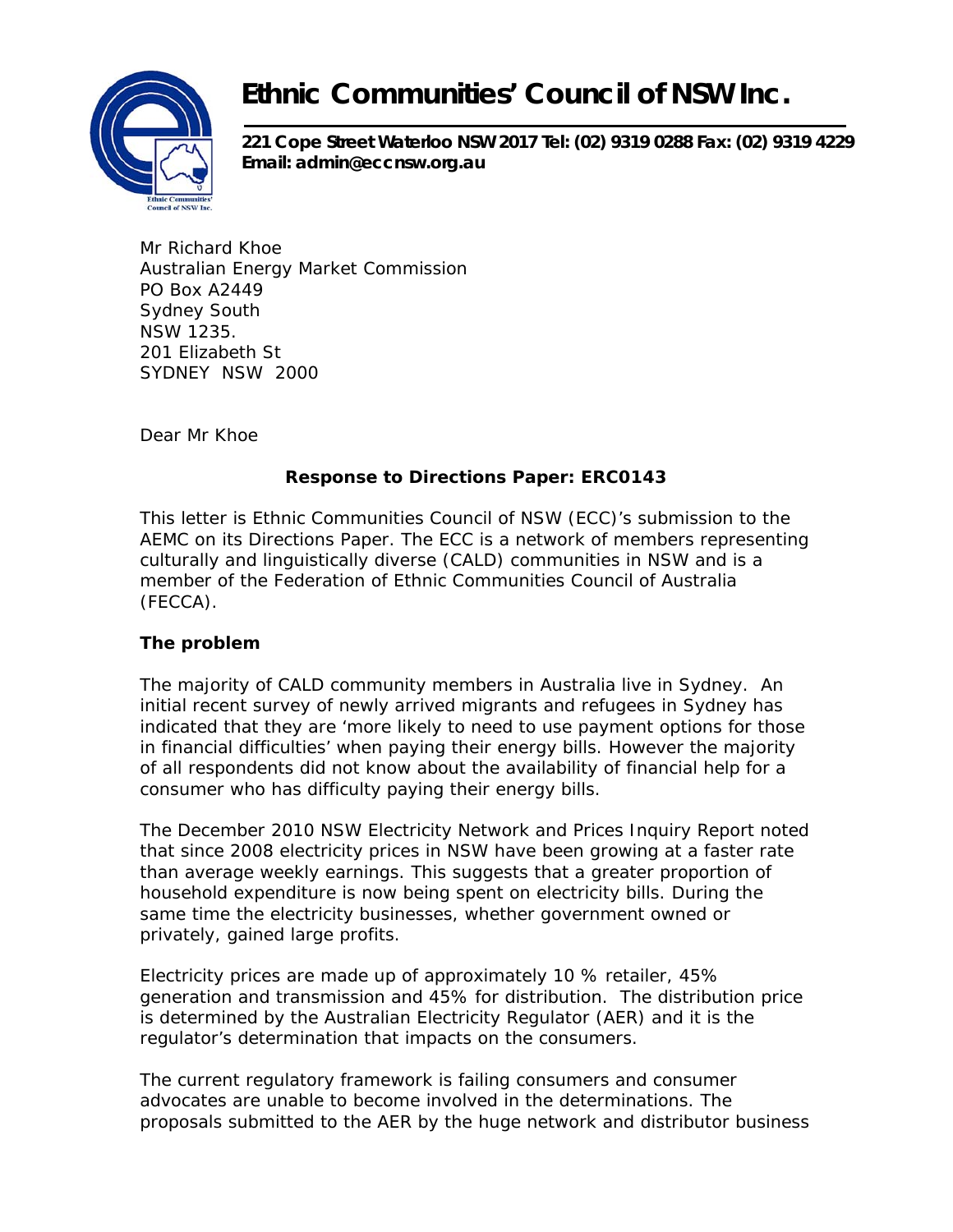are both detailed and complex requiring expensive expertise to assess the information provided. There needs to be an onus on the distribution businesses to assist consumers in understanding their proposals early in the process to demonstrate that business proposals are in the interests of consumers.

The national electricity objective as stated in the national electricity law is *to promote efficient investment in and efficient operation and use of electricity services for the* **long term interest of consumers** *of electricity with respect to:* 

- ∗ *Price, quality, safety, reliability and security of supply of electricity*
- ∗ *Reliability, safety and security of the national electricity system*

## **Response**

In response to this objective and to the **Directions Paper: ERC0143, the ECC is** concerned about the direction that the AEMC seems to be heading. From our perspective, the changes that the AEMC has the authority to introduce through these reviews could significantly reduce electricity prices and also ensure that shareholders rather than consumers bear the consequences of weaknesses in regulation and industry governance. We think it is critically important that the AEMC rises to this challenge, however unpopular this may be with the monopoly network service providers. For this reason we attach great importance to these rule change reviews and the important contribution that the AEMC can make to ensuring productive and efficient network service providers and fair prices to for consumers.

The AEMC seems to be somewhat unconcerned by the outcomes that the industry has delivered. To be clear, the people that we represent have felt very directly the pain of rising electricity prices. Even without further price increases in the pipeline, the rise in real electricity prices since 2006 (and in real utility prices more generally) is without historical precedent, being about double the increase that occurred in the last episode of rising prices, that in the early 1980s followed the rapid growth in electricity capacity to fund the expansion of the aluminium industry. The AEMC's own analysis shows that rises in network costs account for most of these price rises. If ever there is a time for a thorough review of regulatory arrangements, this must surely be it.

We call on the AEMC to adopt a holistic, evidence-based approach to this review. The AEMC should establish evidence itself and must also be able to review and critique the analysis and information provided to it by stakeholders with sectional interests to protect. We also think there would be great benefit in extending the involvement of Professors Littlechild and Yarrow to advise the AEMC on all aspects of the regulatory arrangements, including the allowed rates of return.